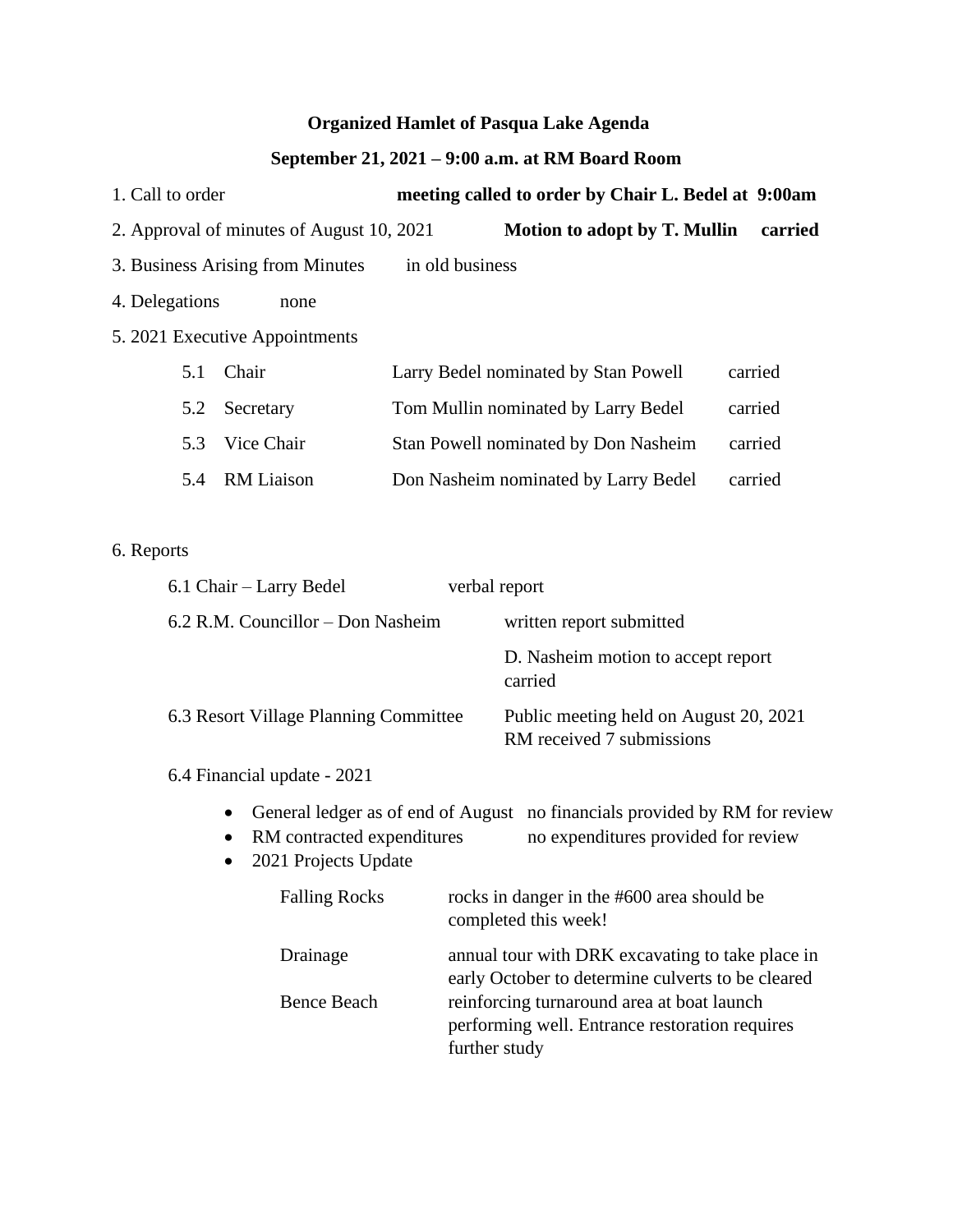| Tree trimming<br>Mowing                                                                |  |                  | Rodney's Tree Service to be contracted to trim trees<br>within budget parameters in designated areas at the<br>direction of the Board.<br>RM to begin the Fall mowing of ditches along                                                                   |
|----------------------------------------------------------------------------------------|--|------------------|----------------------------------------------------------------------------------------------------------------------------------------------------------------------------------------------------------------------------------------------------------|
| 6.5 Permits                                                                            |  | Pasqua Lake Road | No information provided by RM for this meeting                                                                                                                                                                                                           |
| 7. Old Business                                                                        |  |                  |                                                                                                                                                                                                                                                          |
| 7.1 SGI Provincial Safety Fund Grant                                                   |  | wiring.          | post installation to be completed by RM<br>prior to end of the month. Tim Hollerbaum<br>will install the equipment and complete                                                                                                                          |
| 7.2 Clear Your Gear                                                                    |  |                  | fishing line recycling receptacles have been<br>installed at the three boat launches                                                                                                                                                                     |
| 7.3 West boat launch area                                                              |  | examined         | when the lake level recedes the concrete<br>pads at the west boat launch will be                                                                                                                                                                         |
| 7.4 Damaged tree by Farmer's Hill                                                      |  |                  | Rodney's Tree Service to complete this fall                                                                                                                                                                                                              |
| 7.5 Use of Public Reserve areas for personal recreation use – docks, lifts, old debris |  |                  |                                                                                                                                                                                                                                                          |
|                                                                                        |  | report back.     | The Board discussed concerns regarding<br>unauthorized use which has been reported<br>to the Water Security Agency and<br>Conservation officers. No feedback yet.<br>Stan Powell to review potential leasing<br>opportunities of Public Reserve land and |
| 7.6 Insurance claim for damaged sea-doos                                               |  |                  | RM talked with insurance provider. No<br>decision on settlement yet                                                                                                                                                                                      |
| 7.7 Review conditions of motion #21-13                                                 |  |                  | Bence Beach small shed installed on<br>conditional approval RM has building plan<br>and waiting for review                                                                                                                                               |
| 7.8 Block 4 Plan 80R38303 Lots B & C Request                                           |  |                  | RM request to Hamlet for<br>information. Ongoing situation                                                                                                                                                                                               |
| 7.9 RTM permit status                                                                  |  |                  | permit is in place and approved                                                                                                                                                                                                                          |